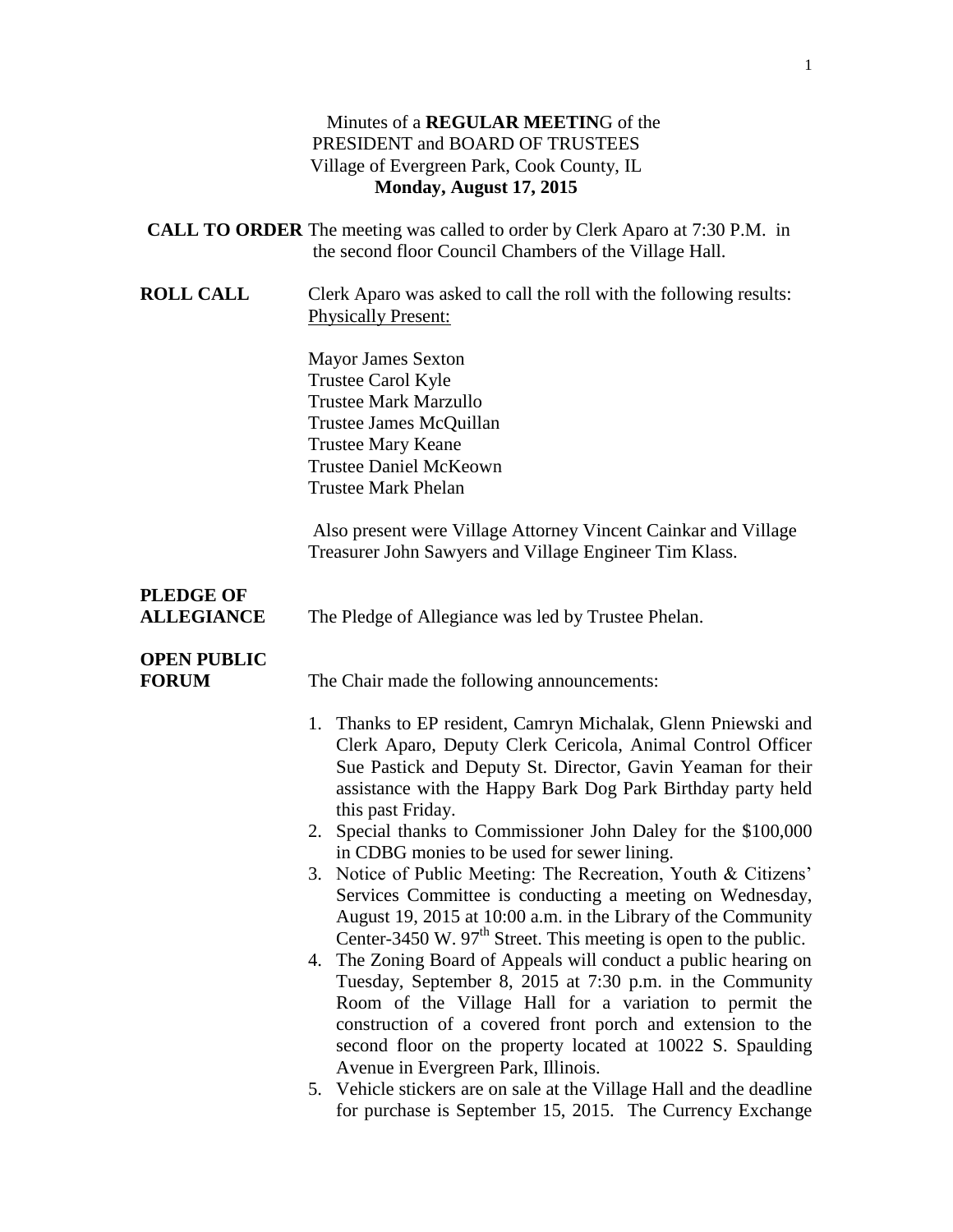at 95<sup>th</sup> & Kedzie are selling stickers for a nominal fee during the hours the Village Hall is closed.

- 6. The Village Hall will be closed on Monday, September 7, 2015 in observance of Labor Day. The next Board meeting will be on Tuesday, September 8, 2015 at 7:30 p.m.
- 7. The final movie in the Park is Friday August 21, 2015 with the classic animated "Sleeping Beauty" at 8:15 p.m. at Circle Park. Kids are encouraged to dress as their favorite Disney character for a big group picture under the movie screen.
- 8. The Village will host the Hot Rod Classic Car Show at Yukich Field on Friday, September 25, 2015 from 3:00 to 10:00 pm. Proceeds will benefit the "My Mary Cate Organization".
- 9. Farmers Market opens at 7:00 am until 1:00 pm every Thursday at Yukich Fields until October 29, 2015.
- 10. EP Rec. Dept. Candlelight Theater present, "Music of the Night, a vocal concert and wine/cheese reception on Saturday, August 22 at 7 p.m. at the Senior Center, 9545 S. Homan. Tickets are available for \$12.00 at the Community Center.
- 11. Gavin Yeaman of the St. Department. Reports over 219 pounds of fresh fruits and vegetables have been donated to the Village pantry from the Village farm.

## **OPEN PUBLIC**

AUDIENCE Mr. Don Swift, 3830 W. 95<sup>th</sup> Street questioned the rental inspection process and water issues in his building. The Mayor responded the inspectors are looking for general items. He asked Mr. Swift to call him tomorrow and he will have the head of the Inspections Department contact him. The Chair noted the water is provided to the building by the Village but what happens to the water inside the building is a landlord issue.

# **PARADE**

**TROPHIES** The Chair introduced Laura Shallow, representing the Evergreen Park Chamber. Laura thanked Mayor Sexton, the Clerk and the Board and all the Village Departments that make the parade a huge success. She also thanked the committee, the businesses, participants and the sponsors for their continued support.

> Mayor Sexton and Laura presented the Celebrate the American Dream in 2015 with parade winners with trophies. Winners were invited up for a group picture after the trophies were awarded. The 2015 winners were: Category color guard, Evergreen Park Community High School, Marching band, Stockyard Kilty Band sponsored by Evergreen Park American Legion Post 854, amateur band, Evergreen Park Central Middle School Band, professional band, Waterloo German Band, sponsor Wolf's Bakery, professional float, Thompson-Kuenster Funeral Home, amateur float, Holy Face of Jesus Payer Group, multiple participation, First National Bank of Evergreen Park, float and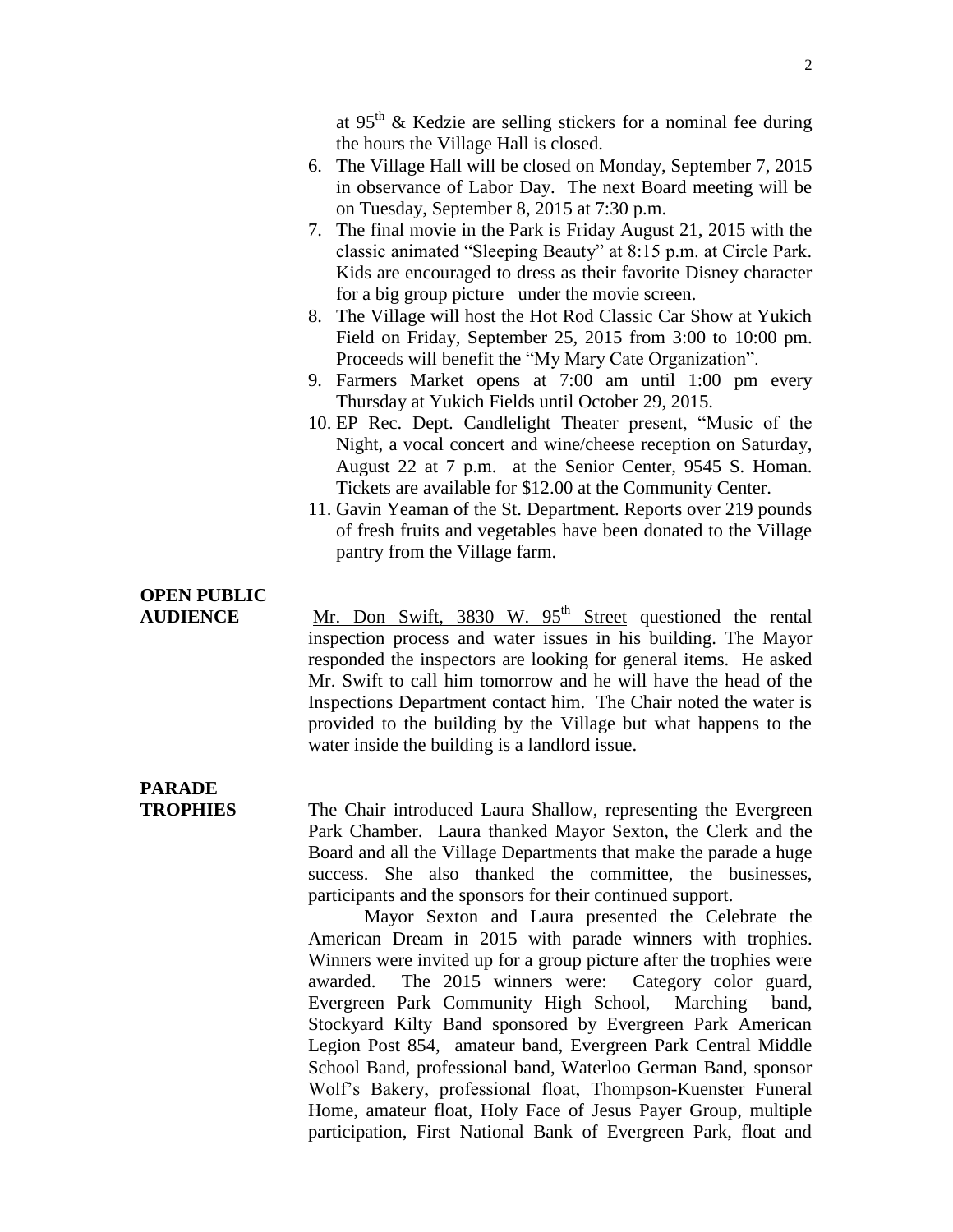sponsorship, specialty unit, Neon Nuts, sponsor Kosary Funeral Home, special unit, Future American Pageants, cheerleaders, Evergreen Park High School, children's participation, Cub Scout Pack 3637, decorated car and marchers, 93<sup>rd</sup> Street Summer Theater (formerly the 99<sup>th</sup> Street Summer Theater), vehicle and walkers, March 4 Meg, walkers, Cure It Foundation.

Laura presented a special Village recognition award to Mr. Glenn Pniewski, Public Information Officer for the Village of Evergreen Park for his efforts and his work on behalf of the Hometown Heroes portion of the parade for the Village of Evergreen Park.

The Mayor congratulated the winners and thanked Laura Shallow for her help. The audience gave the winners a hearty round of applause.

## **REGULAR**

**AGENDA** Motion by Trustee Kyle second by Trustee McKeown to waive the reading of the minutes of the August 4, 2015 Regular Meeting of the President and Board of Trustees and approved as presented was passed by unanimous voice vote and so ordered by the Chair.

#### **RESOLUTION NO. 20-2015**

Motion by Trustee Phelan second by Trustee Marzullo, to approve **Resolution NO. 20-2015** with expenditures of the General Corporate Fund of \$ 265,584.08 the Sewer & Water Fund in the amount of  $$289,122.72$  and the 95<sup>th</sup> Street TIF Fund \$ 8,275.77 and the Capital Improvement Fund, \$13,875.77 and the Self Insurance Fund, \$ 4,850.00 and the Street Bond Fund \$23,430.00 for a total of \$ 605,437.94. Upon roll call, voting YES: Trustees Kyle, Marzullo, McQuillan, Keane McKeown and Phelan; voting NO: NONE. The motion was passed and so ordered by the Chair.

#### **VILLAGE TREASURER'S**

**REPORT** Motion by Trustee McQuillan second by Trustee Keane to approve the Village Treasurer's report for July 2015 with \$ 4,944,060.52 in the General Fund and \$ 3,088,942.98 in the Sewer and Water Fund. The motion was passed by unanimous voice vote and so ordered by the Chair.

### **BUSINESS**

**CERTIFICATES** NONE.

#### **ORDINANCE**

**NO. 18-2015** Motion by Trustee McKeown second by Trustee Phelan to approve **ORDINANCE NO. 18-2015 "AN ORDINANCE AMENDING THE EVERGREEN PARK MUNCIPAL CODE BY ADDING CHAPTER 2, ADMINISTRATION, ARTICLE IX, PUBLIC SAFETY EMPLOYEE BENEFITS ACT."** Upon roll call voting YES: Trustees Marzullo, McQuillan, Keane, McKeown, Phelan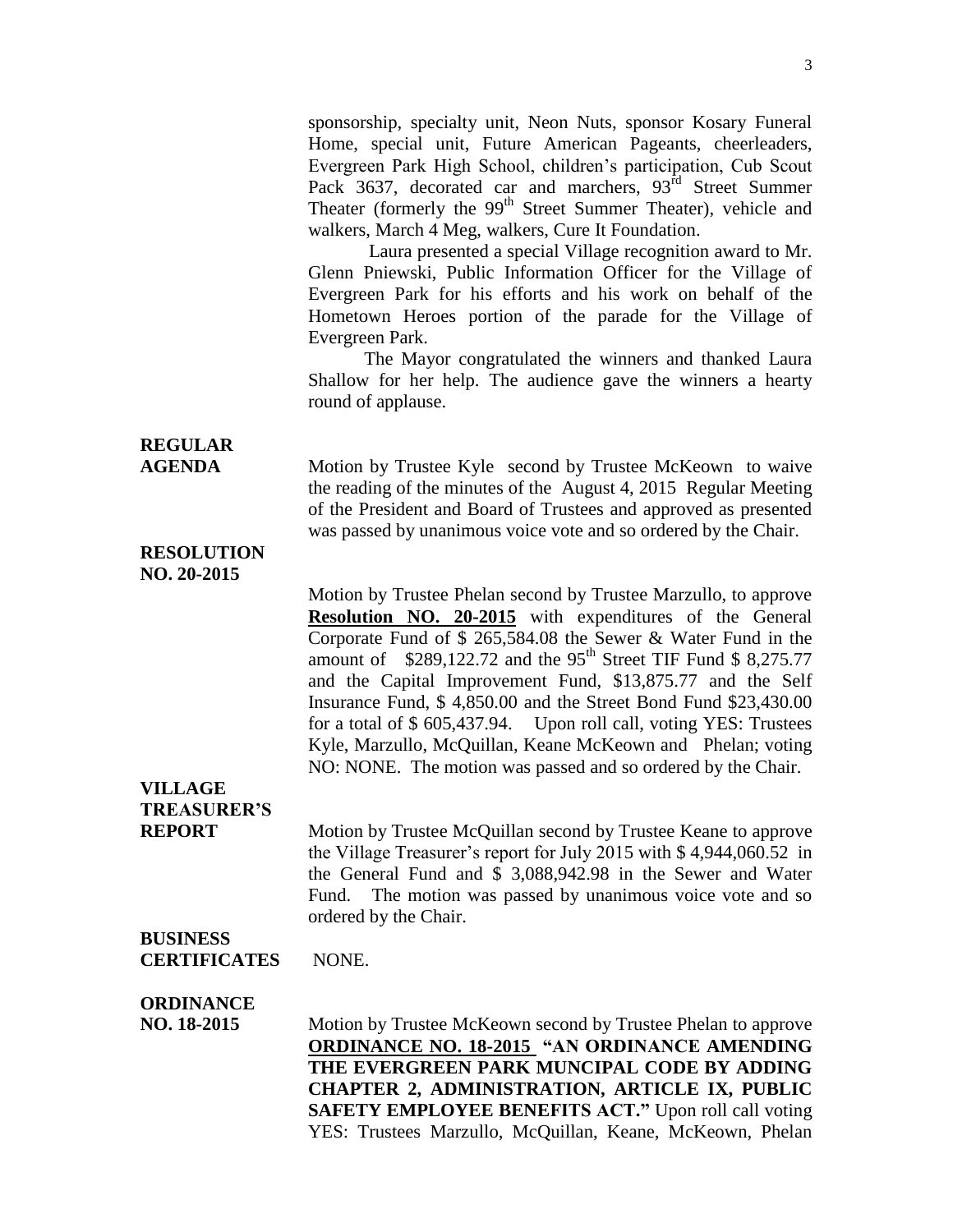and Kyle: voting NO: NONE. The Motion was passed and so ordered by the Chair.

### **ORDINANCE**

- **NO. 19-2015** Motion by Trustee Phelan second by Trustee Kyle to approve **ORDINANCE NO. 16-2014 "AN ORDINANCE ESTABLISHING VILLAGE OF EVERGREEN PARK SPECIAL SERVICE AREA NO. 2, COOK COUNTY, ILLINOIS."** Attorney Cainkar explained this special tax is for the former Plaza property only. The Chair added this will not cost the residents of Evergreen Park any additional money. Upon roll call voting YES: Trustees McQuillan, Keane, McKeown, Phelan, Kyle and Marzullo; voting NO: NONE. The Motion was passed and so ordered by the Chair. **ORDINANCE NO. 20-2015** Motion by Trustee Kyle second by Trustee McQuillan to approve
- **ORDINANCE NO. 20-2015, "AN ORDINANCE PROVIDING FOR THE ISSUANCE OF NOT TO EXCEED \$12,000,000 GENERAL OBLIGATION TAXABLE BONDS (SPECIAL SERVICE AREA NO. 2), SERIES 2015, OF THE VILLAGE OF EVERGREEN PARK, COOK COUNTY, ILLINOIS, AND FOR THE LEVY OF A DIRECT ANNUAL TAX SUFFICIENT TO PAY THE PRINICIPAL AND INTEREST ON SAID BONDS."** Upon roll call voting YES: Trustees Keane, McKeown, Phelan, Kyle, Marzullo, and McQuillan; voting NO: NONE. The Motion was passed and so ordered by the Chair.

## **ADA RESOLUTION**

**NO. 6-2015** Motion by Trustee Marzullo second by Trustee Kyle to approve **Resolution NO. 6-2015, "A RESOLUTION CELEBRATING THE 25TH ANNIVERSARY OF THE PASSAGE OF THE AMERICANS WITH DISABILITIES ACT."** Upon roll call voting YES: Trustees McKeown, Phelan, Kyle, Marzullo, McQuillan and Keane; voting NO: NONE. The Motion was passed and so ordered by the Chair.

#### **ST. BERNADETTE**

**RIBFEST** Motion by Trustee McKeown second by Trustee McQuillan to approve the request from St. Bernadette for liquor license and temporary closure of Francisco Avenue from 93rd Street to the Quonset hut for the 21<sup>st</sup> Annual Rib Fest Saturday, September 12, 2015 from 4:00 p.m. to 11:00 p.m. Upon roll call voting YES: Trustees, Phelan, Kyle, Marzullo, McQuillan, Keane and McKeown; voting NO: NONE. The Motion was passed and so ordered by the Chair.

### **SERENITY**

**5K RUN** Motion by Trustee Phelan second by Trustee Keane to approve the request from Serenity Family Outreach for the annual 5K Run/Walk on Sunday, September 20, 2015. Upon roll call voting YES: Trustees, Kyle, Marzullo, McQuillan, Keane, McKeown and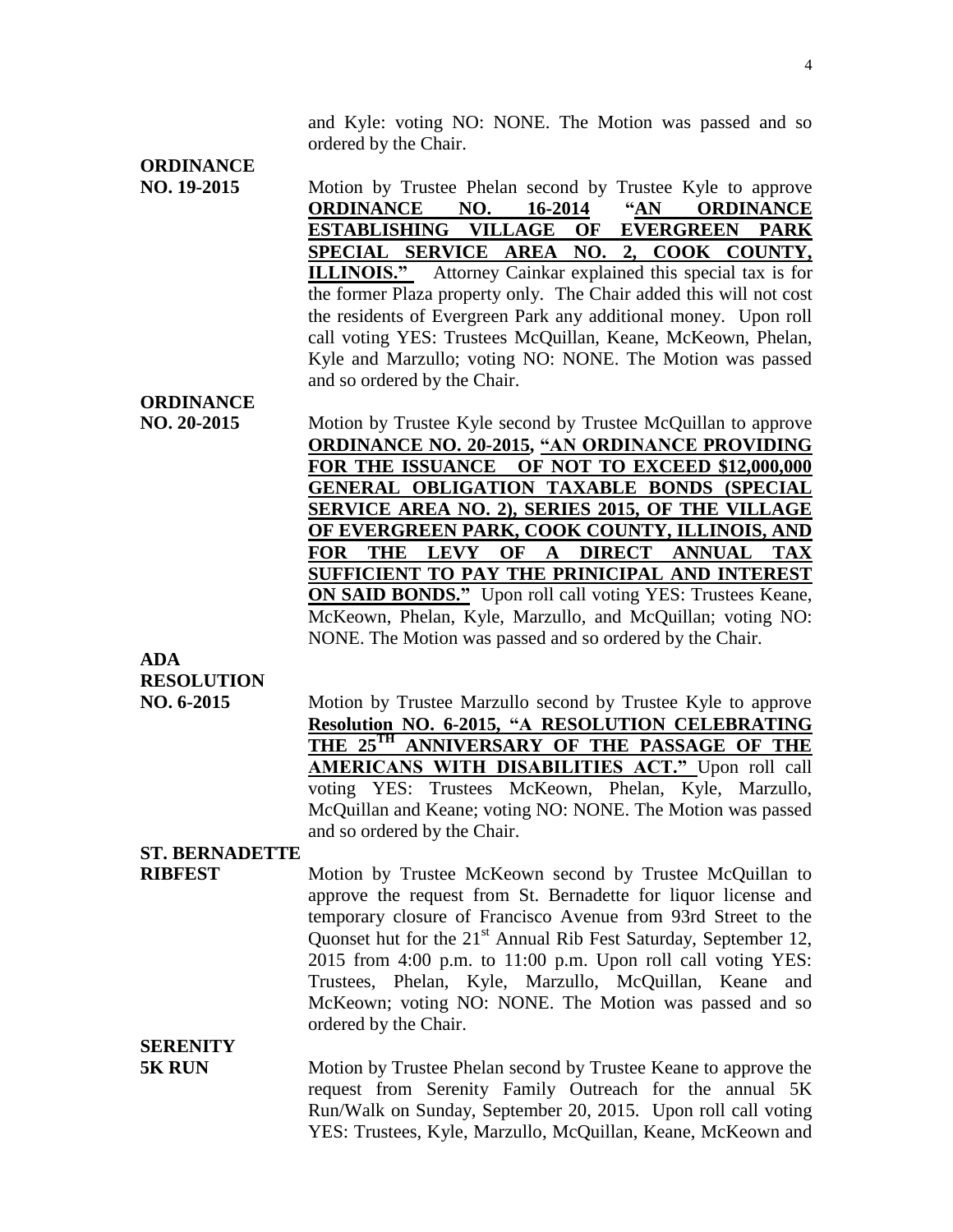Phelan; voting NO: NONE. The Motion was passed and so ordered by the Chair.

#### **SOM REMODEL CONVENT AREA**

Motion by Trustee Phelan second by Trustee Marzullo to approve the Mercy Circle proposed changes as presented. The Chair asked the presenters to introduce themselves; Mr. Steve Knight, Director of Property for Sisters of Mercy (SOM), attorney Kate Duncan, and Sister Sue Sanders, of the SOM leadership team. Ms. Duncan displayed a large artist rendition of the renovations. She noted per the covenant agreement any renovations/construction require notification and approval of the Village Board.

Ms. Duncan stated the existing convent wing will be demolished now that the Sisters have moved into the new Mercy Circle. This request is for a new façade and entryway where the old convent connects to Mercy Circle.

Trustee Marzullo stated if he reads the plans correctly the demolished space will be landscaped and there is no additional parking. Ms. Duncan concurred. She replied it is façade work and landscaping and not additional parking.

Mrs. Beth Amado, 9848 S. Lawndale questioned the height of the Building. Ms. Duncan replied it will be one story entryway to match the height of the existing building. Trustee Kyle questioned if the entrance will remain on Central Park. Ms. Duncan stated it will. Upon roll call voting YES: Trustees, Marzullo, McQuillan, Keane, McKeown, Phelan and Kyle; voting NO: NONE. The Motion was passed and so ordered by the Chair.

#### **MAYOR'S METRO**

**CAUCUS** Motion by Trustee Kyle second by Trustee Kean to approve the request for the Mayors Caucus membership dues for 2014-2015 in the amount of \$ 893.34 for the year; based on \$0.045 per capita. Upon roll call voting YES: Trustees McQuillan, Keane, McKeown, Phelan, Kyle and Marzullo; voting NO: NONE. The Motion was passed and so ordered by the Chair.

# **MOST HOLY**

**REDEEMER** Motion by Trustee Keane second by Trustee McKeown to approve the annual request from Most Holy Redeemer for Homecoming Parade on Saturday, September 26, 2015 and the annual Mass in the Park on Sunday, September 13, 2015 at Duffy Park. Upon roll call voting YES: Trustees Keane, McKeown, Phelan, Kyle, Marzullo and McQuillan; voting NO: NONE. The Motion was passed and so ordered by the Chair.

**PBIS**

**BLOCK PARTY** Motion by Trustee Keane second by Trustee McQuillan to approve the request from Central Jr. High School for their annual PBIS (Positive Based Intervention Support) Block party on Friday,